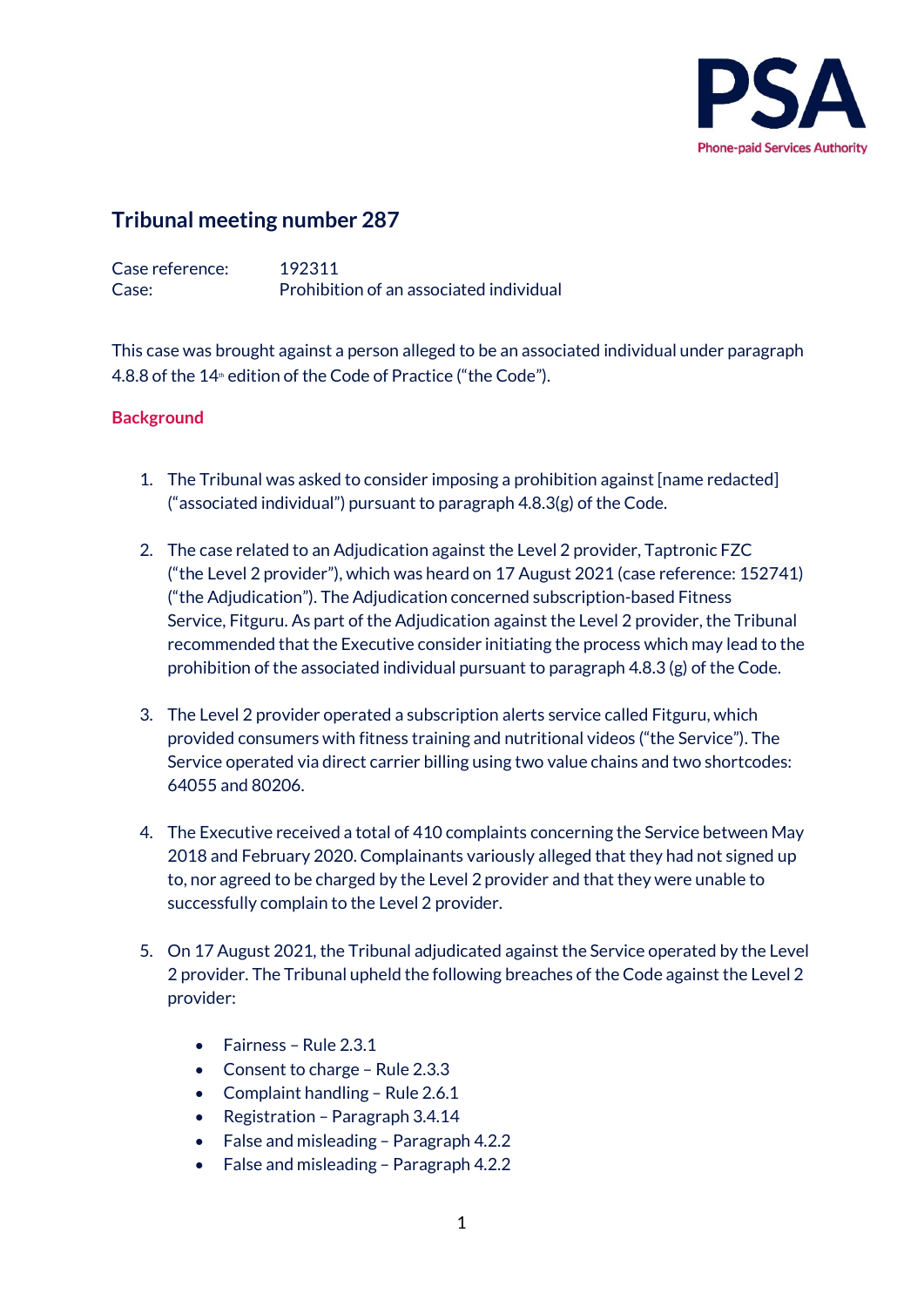- 6. The Executive raised three breaches of Paragraph 4.2.2 however, one breach was not proved.
- 7. The Tribunal considered the overall case to be very serious and imposed the following sanctions:
	- formal reprimand
	- a prohibition on the Level 2 provider from providing, or having any involvement in, any premium rate service for a period of six years, starting from the date of publication of the Tribunal decision, or until all sanctions imposed have been complied with, whichever is the later
	- a requirement that the access to the Fitguru service is barred for a period of six years
	- a requirement that the Level 2 provider must refund all consumers who claim a refund, for the full amount spent by them on the Service, within 28 days of their claim, save where there is good cause to believe that such claims are not valid, and provide evidence to PSA that such refunds have been made
	- a fine of £1,250,000.
- 8. The Tribunal that heard the case on 17 August 2021 also recommended that the Level 2 provider pay 100% of the administrative cost that totalled £11,315.
- 9. The relevant Code Provisions for relating to the associated individual's potential prohibition include:
	- Paragraph 4.8.8 of the Code which states:

"(a) *If a Tribunal considers that it may wish to make a prohibition under subparagraph 4.8.3(f), 4.8.3(g) or 4.8.3(h) in respect of any associated individual, the PSA shall first make all reasonable attempts to notify the individual concerned and the relevant party in writing.   (b) It shall inform each of them that any of them may request an opportunity to make representations in writing, or in person, to the Tribunal and of the right of any of them (or the PSA itself) to instead require an oral hearing.*"     

• Paragraph 4.8.3(g) of the Code which states:      

*"Having taken all relevant circumstances into account, the Tribunal may impose any of the following sanctions singularly or in any combination in relation to each breach as it deems to be appropriate and proportionate:   (g) prohibit a relevant party and/or an associated individual found to have been knowingly involved in a serious breach or series of breaches of the Code from providing, or having any involvement in, any PRS or promotion for a defined period."*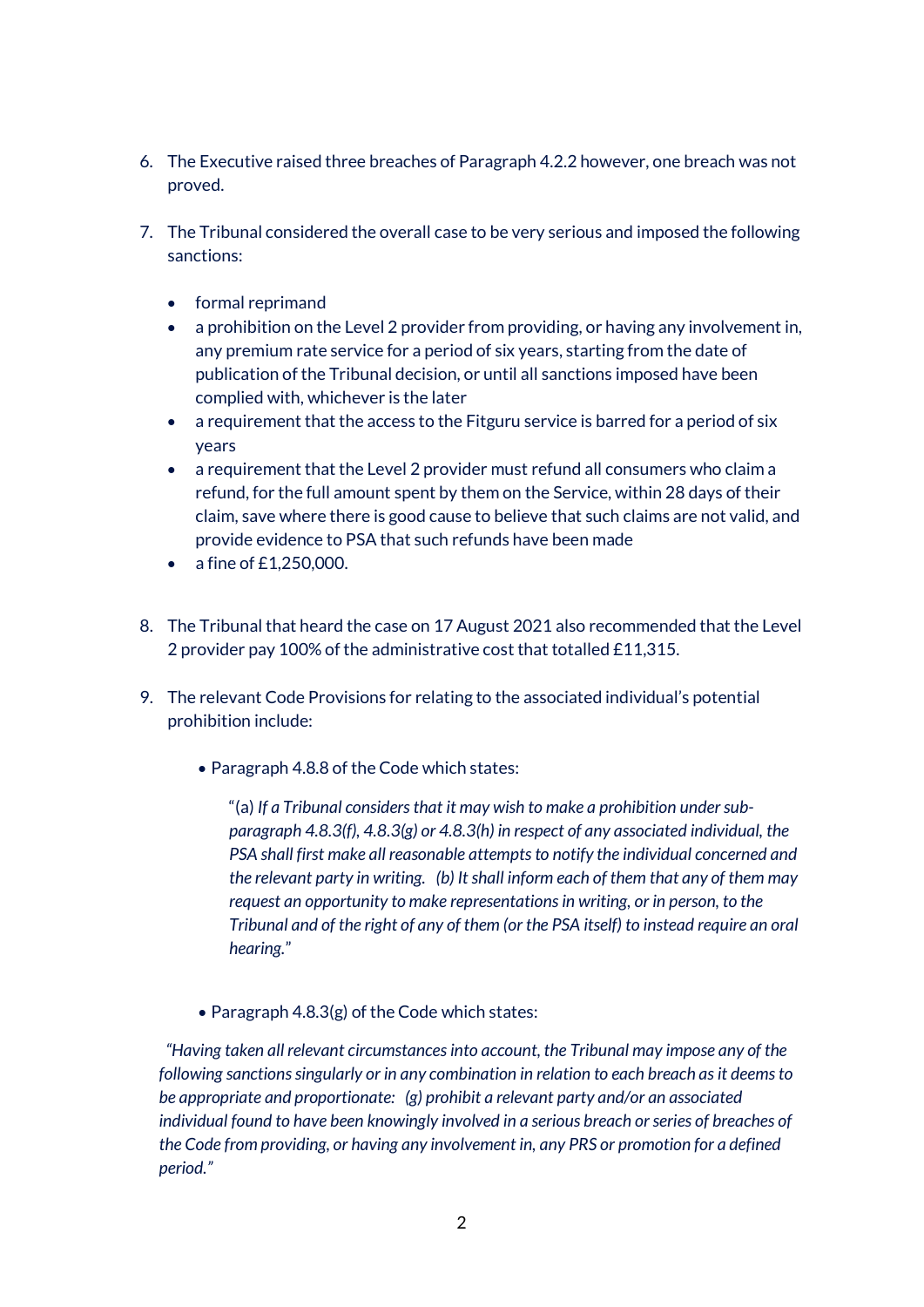*•* Paragraph 5.3.9 of the Code which states:     

*"'Associated individual' is any sole trader, partner or director or manager of a Premium rate service provider, anyone having day to day responsibility for the conduct of its relevant business and any individual in accordance with whose directions or instructions such persons are accustomed to act, or any member of a class of individuals designated by the PSA."*

## **Preliminary issue**

- 10. The hearing was held remotely via Microsoft Teams due to the ongoing Covid-19 situation. The associated individual attended the hearing with his solicitor who confirmed that she would be merely observing the hearing. The PSA's investigator was also in attendance on behalf of the Executive.
- 11. The Tribunal expressed its concerns that the associated individual had submitted a document entitled "*Response to the Reply to the PSA's recommendation to impose a prohibition pursuant to paragraph 4.8.3(g) of the 14th edition of the Code of Practice 2016*" ("Response Document") as it appeared to be a witness statement. The Tribunal was concerned by the factual assertions that the associated individual had made in this document, particularly as the Tribunal believed that this gave rise to a crucial issue of credibility. It stated that the usual way to deal with the issue of credibility was through the giving of oral evidence, however, the hearing was due to take place as a paperbased hearing, which was limited to hearing brief oral submissions that clarified matters and did not extend to giving evidence. It inquired whether the associated individual was aware of his right to request an oral hearing. The associated individual responded that he did not believe that this had been fully explained to him, adding that his solicitors were not PSA specialists.
- 12. The Tribunal asked the Executive to demonstrate the associated individual had been made aware of his right to request an oral hearing. The Executive produced a letter that had been issued to the associated individual and his solicitors on 7 October 2021. The Tribunal noted that this document stated the following:

*"As an alternative to thisstandard process, either you, the Level 2 provider, or the Phone-paid Services Authority may choose to request an "oral hearing." This is a forum in which the matter is considered by a Tribunal in a more formal setting, usually with the parties being represented by lawyers, and legal arguments being advanced. Witnesses for you and the Executive appear in person and may be formally questioned and cross examined. An oral hearing islikely to take longer to resolve than the standard process and may result in much higher costs. We recommend that you seek legal advice prior to initiating an oral hearing. If you do wish to proceed through an oral hearing, an application should be made within 10 working days of receipt of this letter. Further details of the oral hearing procedure are set out in the attached FAQ."*

13. The Tribunal indicated that it considered the associated individual's credibility to be a crucial issue in the case. It highlighted paragraphs 145 and 159 in the Supporting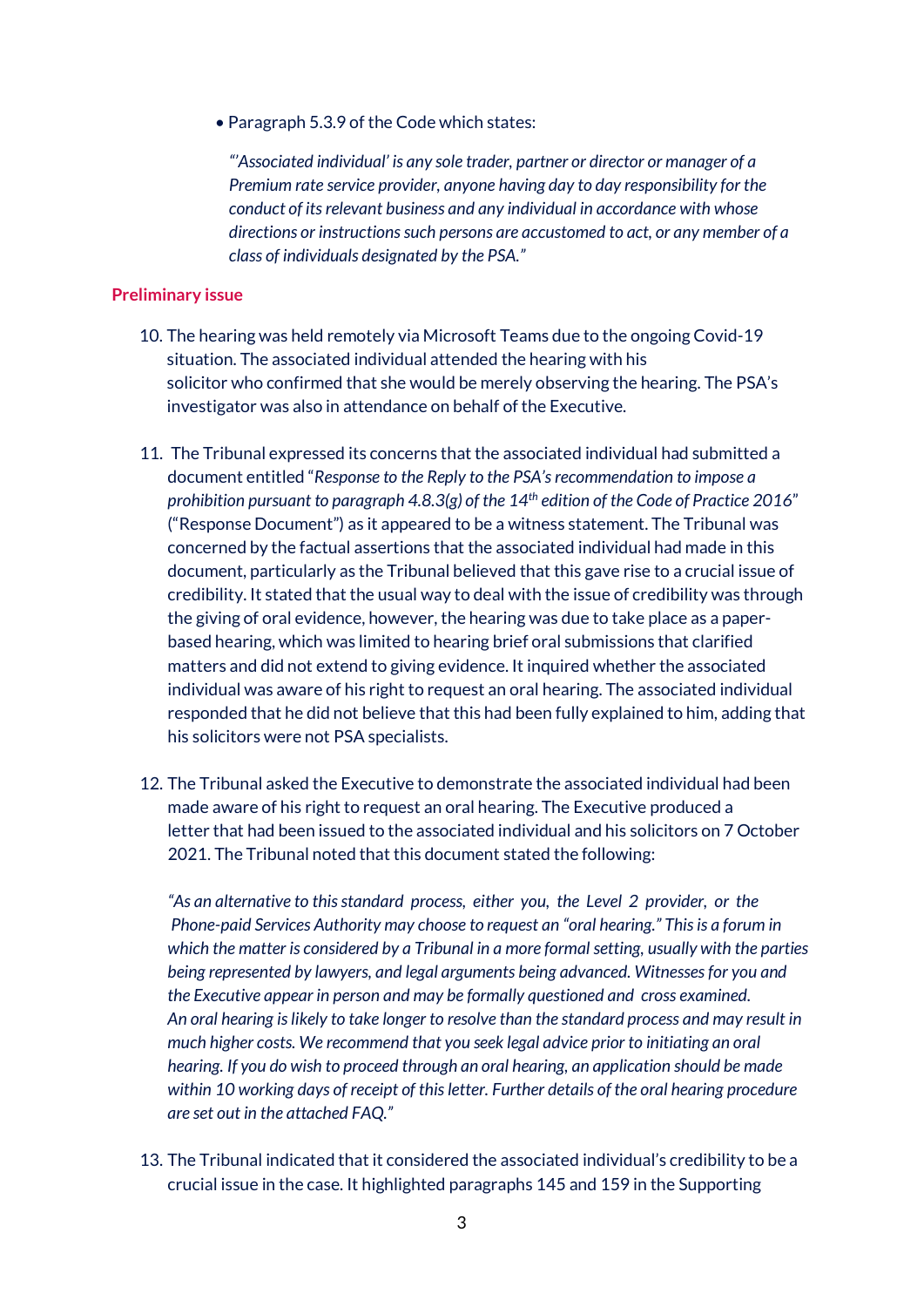Procedures. Paragraph 145 of the Supporting Procedures states that: "*Members of the Panel have an obligation, in conjunction with other members, to ensure that CAT hearings are conducted properly, fairly and in accordance with good practice and the relevant law. Each case must therefore be dealt with in the most expeditious manner compatible with the interests of justice and in accordance with the provisions of the Human Rights Act 1998*". Paragraph 159 states that: "*Where a CAT has been designated to undertake a paper-based adjudication, the Chair of the CAT may notify the Executive that an oral hearing is preferred, setting out the reasons. If the Executive agrees, it will immediately notify the relevant party and begin the process of arranging such a hearing*."

- 14. The Chair of the Tribunal considered that the associated individual, or the Executive itself, should have asked for an oral hearing. The Tribunal questioned the Executive about whether it agreed that the associated individual had asserted some facts in the document he had submitted as a response to the Warning Notice and that perhaps it was best tested by way of an oral hearing, but one had not been requested. In response to questioning, the Executive agreed that the associated individual had made factual assertions in the document but emphasised that it was within the associated individual's right to seek an oral hearing, but he did not request one.
- 15. The Chair invited the parties to consider whether they wished to ask for an oral hearing or not. When the Tribunal resumed, the associated individual requested an oral hearing. The Executive informed the Tribunal that it would not have requested an oral hearing for this matter given the unique ability for providers to make oral representations at paper-based hearings. The Executive outlined that the Tribunal could decide how much weight to attribute to the evidence and that an oral hearing would lead to a significant delay and significant costs.
- 16. The Tribunal adjourned the hearing, having formed the view that in order for justice to be done, the evidence needed to be heard properly and fully tested through the oral hearing process. The Tribunal did not consider that the evidence could be fairly and properly determined on the papers. It adjourned the case in order to give the Executive sufficient time to consider the Tribunal's preference that an oral hearing should be arranged. The Executive agreed that it would notify the Tribunal and the associated individual of its decision within 14 days.
- 17. The Tribunal did not consider the issue of administrative costs which were incurred in respect of the investigation and the hearing. The issue of administrative costs will be dealt with at a future hearing.
- 18. The Executive considered the Tribunal's view, and the Executive notified the Tribunal and the associated individual on the 3December 2021 that it did not agree that an oral hearing was appropriate for the following reasons:
	- the Code is the legal instrument for the regulation of the phone-paid services. Annex three of the Code clearly states that an oral hearing must be applied for within ten working days, by the relevant party, upon receipt of a Warning Notice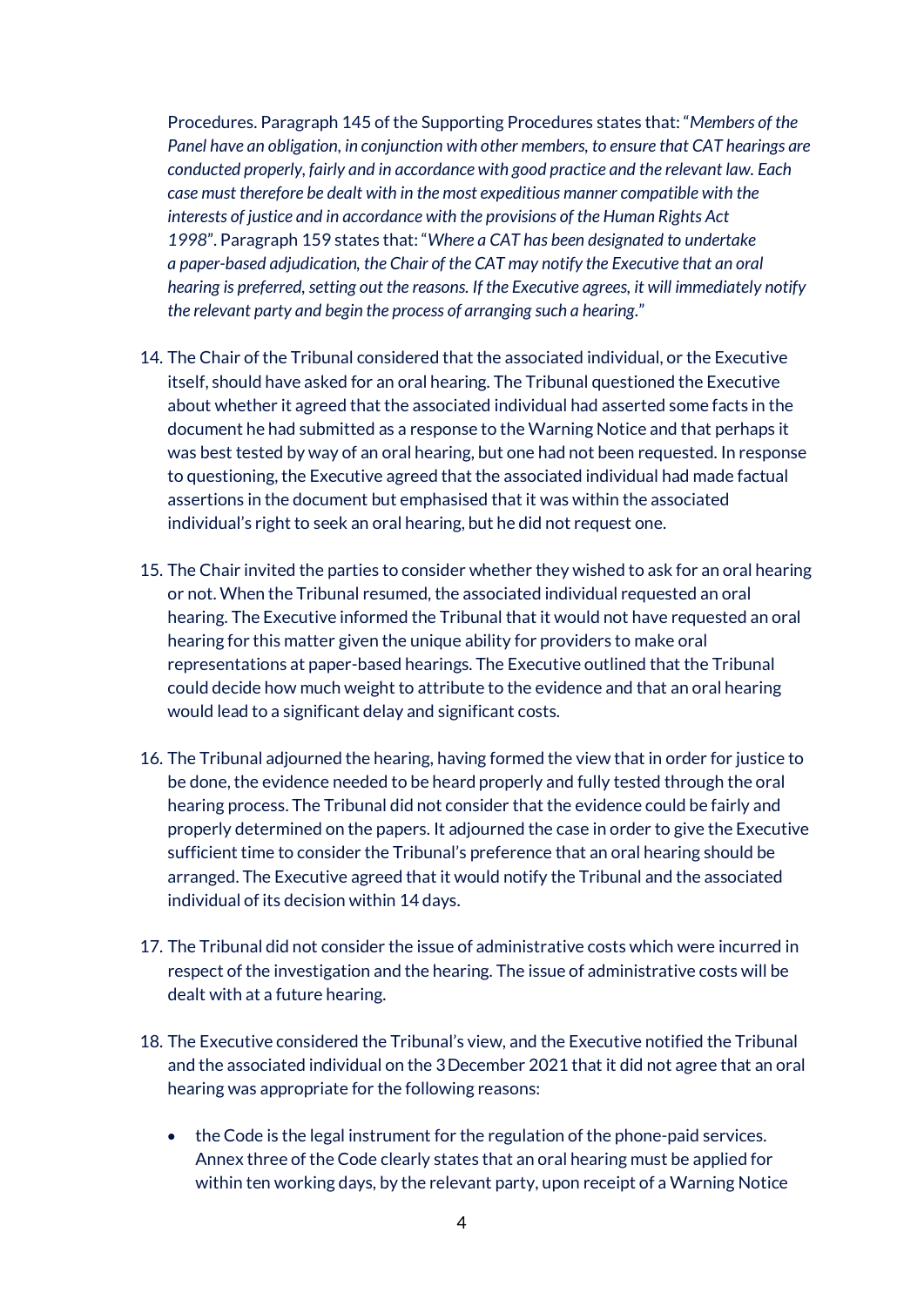unless an extension has been requested. The Code does not confer on a Tribunal any discretion or power to elect an oral hearing. The Supporting Procedures have no statutory force and the discretion provided for within Paragraph 159 of the Supporting Procedures is still confined to the requirements within the Code.

- the associated individual and his legal representative did not request an oral hearing within the timeframe permitted by the Code
- the paper-based hearing provides the associated individual the opportunity to make oral representations to clarify matters for the Tribunal
- if the Tribunal were to prohibit the associated individual in accordance with paragraph 4.8.3 (g), the associated individual has the right to request a review of that decision, which could be convened as an oral hearing
- the Response Document submitted by the associated individual can be considered in the same way written responses by individuals have been considered in the past, within the paper-based hearing
- the associated individual's ability to provide oral representations, coupled with his legal representation precludes any unfairness or evidential detriment with proceeding with a paper-based hearing. The Tribunal has the discretion to attribute as much weight as it considers is warranted to the oral representations and documents put forward.
- arranging an oral hearing would potentially lead to a significant delay, resulting in the case not being dealt with in the most expeditious manner. It is crucial for consumer protection for the case into the associated individual's potential prohibition to be considered by a Tribunal at the earliest opportunity.
- the cost that are likely to be incurred for reconvening as an oral hearing are likely to be significantly higher than those incurred for a paper-based hearing.
- 19. The associated individual's legal representative sent a letter to the Executive dated 3 December 2021 in which they:
	- disputed that the Response Document amounted to witness evidence
	- stated that it remained unclear as to what type of response could be considered at a paper-based hearing
	- confirmed that that a paper-based hearing was sufficient and that the associated individual had not previously requested an oral hearing because of the cost, absence of witness evidence, absence of expert evidence and absence of legal submissions
	- requested further information on the procedure to be followed
	- repeated the request for the proceeding against the associated individualto be withdrawn.
- 20. The Executive responded informing the legal representative that the case will not be withdrawn and offered further explanation regarding the procedural issues.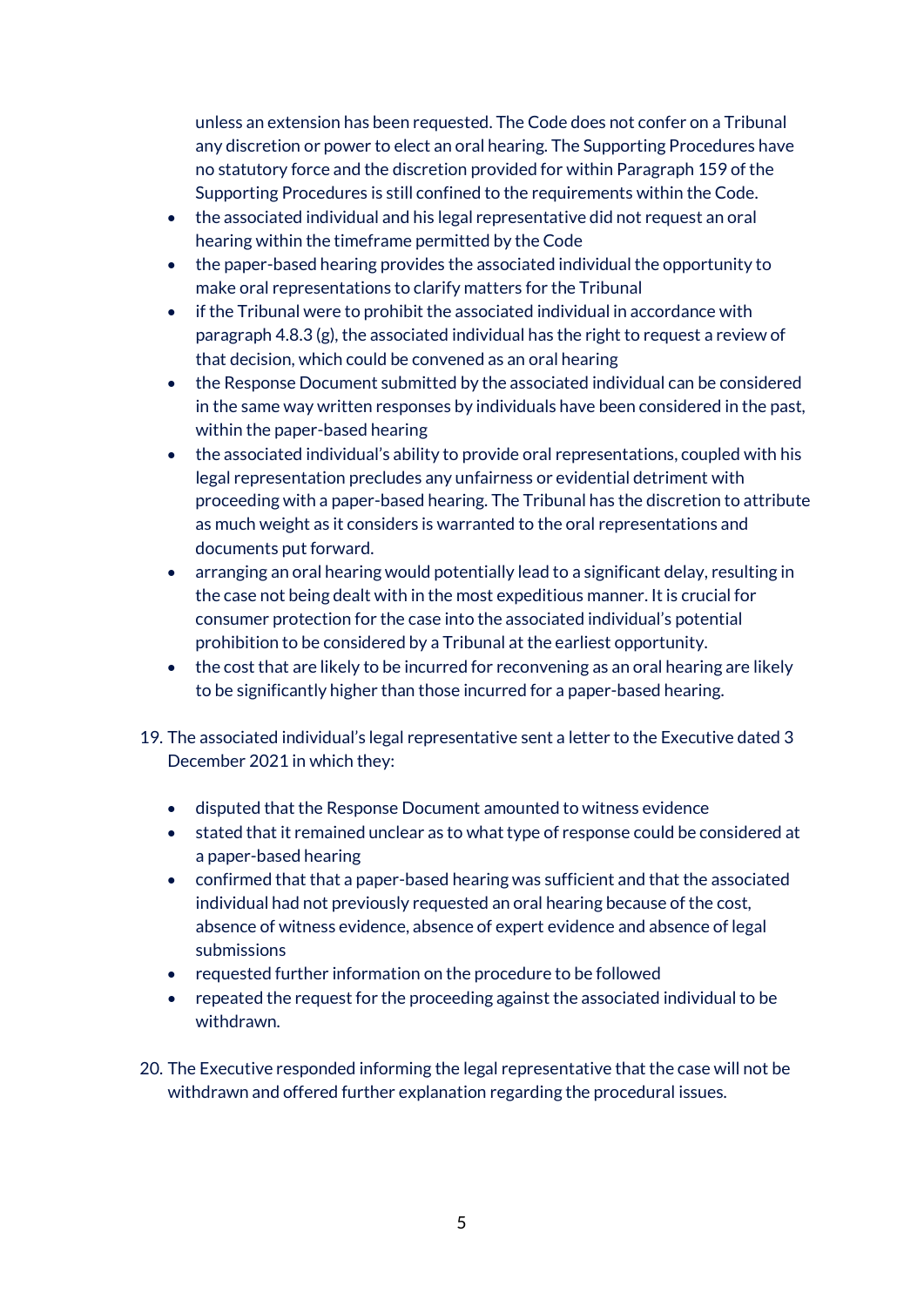- 21. The Executive received further correspondence from the associated individual's legal representative on 10December 2021 which stated the following:
	- the letters of 3 December 2021 crossed paths
	- the Executive should have proscribed what form the response from the associated individual should have taken
	- that the associated individual now did not agree that the matter should proceed by way of paper-based hearing, as he did not want limited weight placed on his response to the Warning Notice
	- that the proceedings have placed the associated individual "*in a position of significant prejudice*" and it would therefore be unjust to continue with a paperbased hearing.
- 22. The Executive continued to correspond with those representing the associated individual regarding the procedural issues that had arisen, providing clarity and further explanation where appropriate. The associated individual's representative continued to raise ongoing concerns regarding the weight that would be attached to the associated individual's response, the procedural issues that had arisen and the prejudice that the associated individual now faced in proceeding with a paper-based hearing.
- 23. The Executive went on to schedule the paper-based hearing which reconvened on 28 January 2022. The associated individual and his solicitor were in attendance to make oral representations to the Tribunal.
- 24. During the hearing on the 28 January 2022, the Tribunal considered the issues raised within the correspondence between the associated individual's legal representatives and the Executive. The Tribunal noted that those representing the associated individual had previously agreed to the paper-based hearing in their letter dated 3 December 2021. The Tribunal also noted that the issue of prejudice had been raised, but there was no detail as to the real prejudice that proceeding with a paper-based hearing would cause to the associated individual.
- 25. The Tribunal invited those representing the associated individual to make any further representations regarding the real prejudice that the associated individual would suffer in proceeding with a paper-based hearing. The representative reiterated that that there had been a procedural irregularity that the Code does not provide for. It was suggested that it was unclear as to where, within the Code, the Executive was permitted to proceed in the way it had.
- 26. Those representing the associated individual confirmed that the Response Document was not intended to be viewed as witness evidence. Therefore, the direction taken by the previous Tribunal was cause for concern and that the prejudice had arisen from the unusual way the proceedings had progressed, causing the associated individual to be singled out, with emphasis now placed on these proceedings.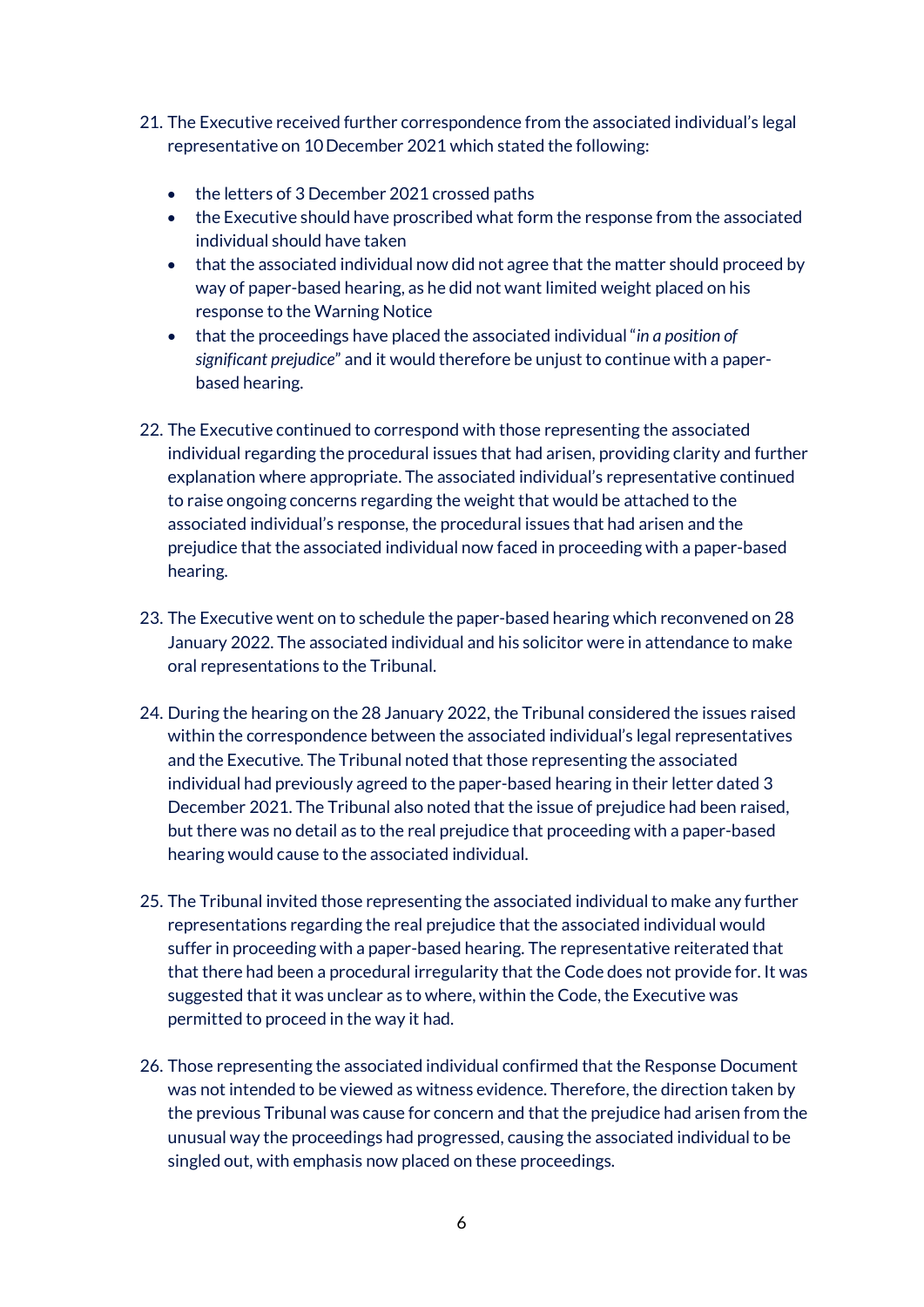- 27. The Tribunal took account of the oral representations that could be made during the paper-based hearing by both the associated individual and his legal representative, providing clarity to help the Tribunal determine whether the Executive had met the applicable test.
- 28. While acknowledging the procedural issues and chronology of the case, the Tribunal were of the view that the Code was the starting point as it has the statutory foundation, unlike the Supporting Procedures. The Tribunal confirmed the Code complies with human right requirements, including the right to a fair trial. The individual's representative had not been able to provide evidence of real prejudice to the individual by adopting the paper-based hearing given that both the both the individual and the representative could make further oral representations at the hearing. The Tribunal reminded all parties that the burden of proof remained with the Executive.
- 29. After considering the representations made, the Tribunal unanimously confirmed that the matter would proceed to a paper-based hearing. The Tribunal was satisfied that the hearing could proceed in the paper-based format without causing any prejudice to the associated individual. The Tribunal confirmed that the Executive's decision to proceed with a paper-based hearing could not be overruled. The Tribunal had no power to review that decision.

# **Associated individual**

## **The Executive's case**

- 30. The Executive asserted that the associated individual fell within the definition of Paragraph 5.3.9 of the Code as he had day-to-day responsibility for the conduct of the Level 2 provider.
- 31. The Executive submitted in writing that this was evidenced by the following:
	- a. The CreditSafe reports ordered on 15 June 2020 and 11 May 2021 detailed the associated individual's position in the Level 2 provider company.
	- b. The associated individual had been listed as a primary contact for the Level 2 provider on the PSA registration database since the Level 2 provider first registered.
	- c. The associated individual's contact information on the PSA Registration Scheme stated his job title, which was of seniority within the company.
	- d. On 7 March 2018, the associated individual signed a due diligence and risk control form, on behalf of the Level 2 provider, which was required by the Level 1 provider.
	- e. In the DDRAC forms, the associated individual signed declarations showing his job title.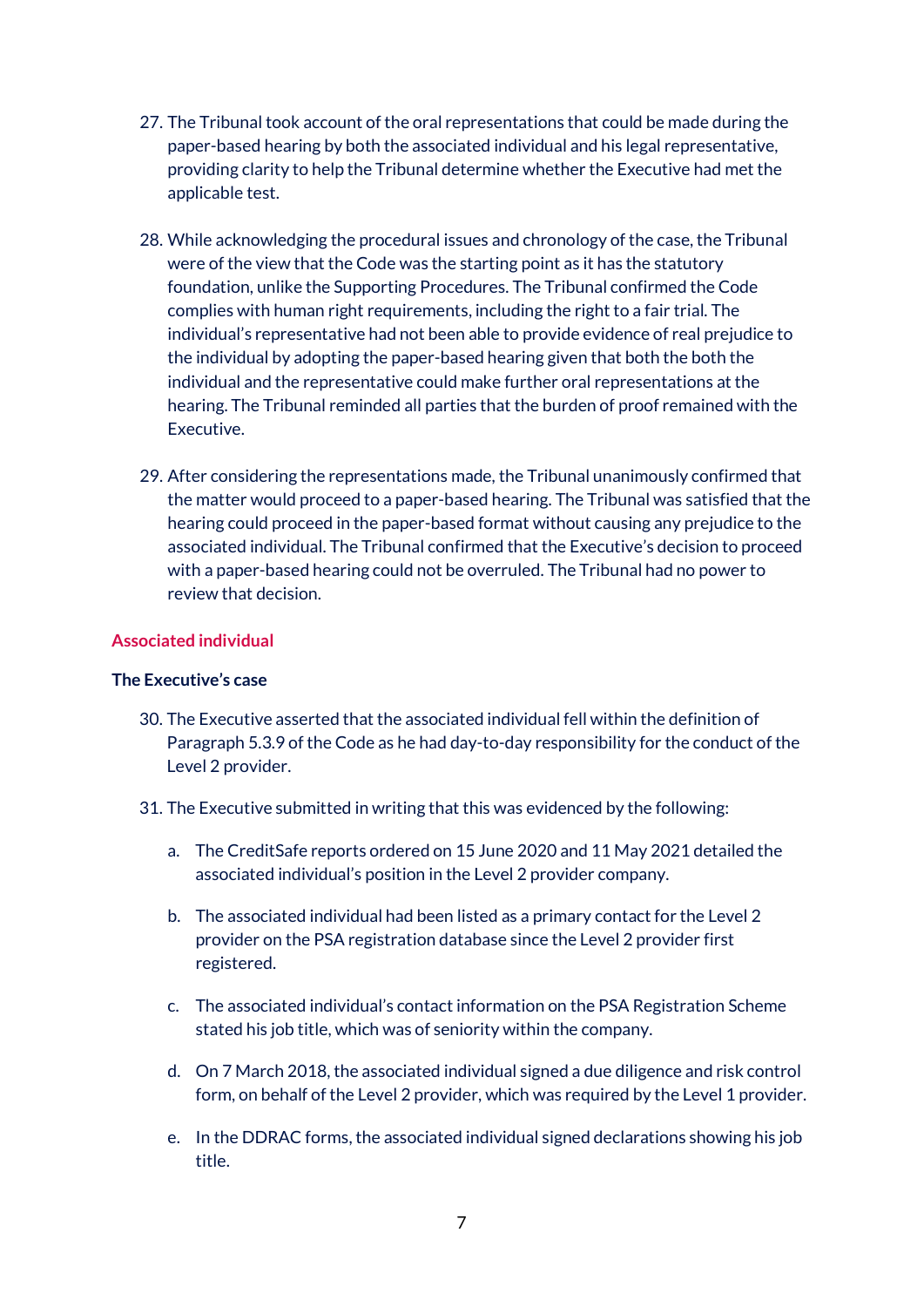- f. While there was no reference to the Level 2 provider on the associated individual's LinkedIn profile at the time the Executive reviewed it, on the Lever 1 provider's DDRAC document it was noted that his LinkedIn profile showed his position within the company. Also when the Executive performed a Google search, the results indicated that the associated individual was previously listed within a senior position in the Level 2 provider company.
- g. On 4 May 2017, the associated individual, in his role in the Level 2 provider company signed a number of contracts with third parties where the title ascribed to him was that of a senior position. This included contracts:
	- to operate premium rate services with the Level 1 provider
	- to carry out mobile and internet market value-added services
	- for a third-party to provided compliance and monitoring services to the Level 2 provider
	- transfer services between a third-party and the Level 2 provider.
- h. On 21 June 2018, the associated individual sent a meeting request to the Executive in order to provide an overview of the Level 2 provider's services in the UK and its marketing practices.
- i. On 8 July 2021, the Director of the Level 2 provider company referred to the associated individual as having "*regulatory and legal oversight for the business."*
- j. On 21 July 2021, the Director stated that the associated individual's role "*was to grow the Taptronic business in Asian markets, primarily India. He also oversaw administration for the business and helping [redacted] with compliance and regulations*."
- k. On 12 July 2021, the associated individual's legal representative provided a copy of the associated individual's contract of employment and it stated that he held a senior position which differed to the position he had declared to the Executive and signed contracts as. The contract also declared his schedule of responsibilities to include administrative services (banking and company administration), business services (negotiate partner contracts and customer support), business growth (Asian market growth and to identify markets and partners in Asia, build and execute strategy for these markets).
- l. A Creditsafe report ordered by the Executive on 16 September 2021 listed the associated individual as holding a senior position within the Level 2 provider company.
- 32. The Executive submitted that the associated individual fell within the definition of Paragraph 5.3.9 based upon his registration as a primary contact for the Level 2 Provider, information within the Creditsafe reports and multiple contracts that the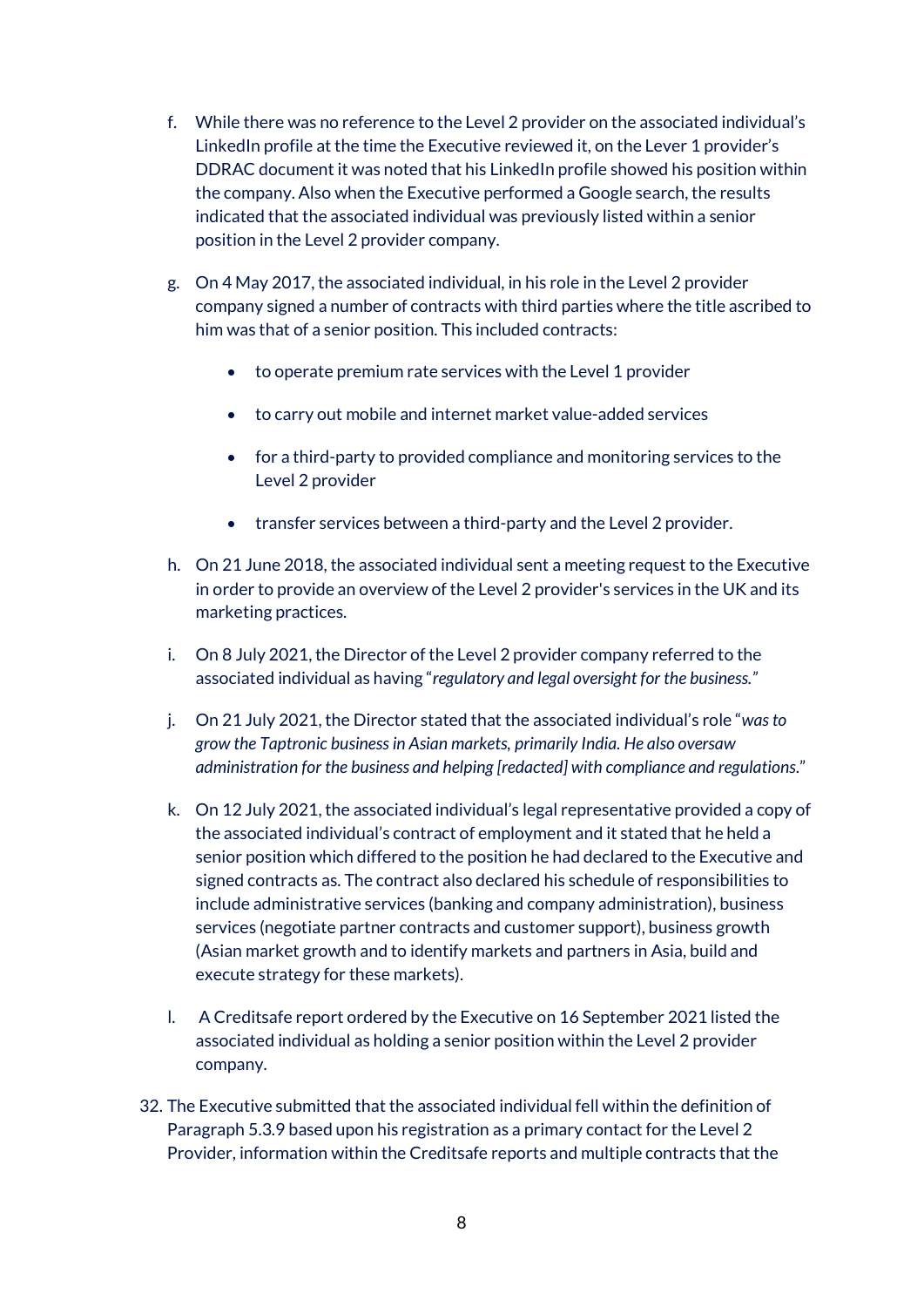associated individual signed, which all evidenced his senior position within the Level 2 provider company.

- 33. However, the Executive asserted that the distinction between the associated individual's role as he accepted it or as the Executive asserted was somewhat artificial because even if he was to be regarded as per his contract of employment, he was nonetheless, an associated individual within the meaning of the Code. The Executive relied on the evidence that the associated individual had of day-to-day responsibility for the conduct of the Level 2 provider. Paragraph 5.3.9 of the Code provides that an associated individual includes individuals who are responsible for the day-to-day running of the business, not just those within the most senior positions.
- 34. The Executive asserted that the associated individual held the position when the breaches of Rules 2.3.1, 2.3.3, 2.6.1, Paragraphs 3.4.14 and two counts of 4.2.2 were committed. These breaches were upheld and considered to be 'very serious' in the Adjudication.

## **The associated individual's representative's submissions at the hearing**

35. The solicitor representing the associated individual largely repeated submissions which were set out in detail in the parties' correspondence regarding the procedures adopted previously and issues of prejudice. Further submissions were made on the associated individual's factual position, his role and the distinction between that and others running the business. The Tribunal were referred to the individual's written response which dealt with his lack of knowledge of the breaches of the code.

#### **The associated individual's response**

36. In the Response Document the associated individual stated the following:

- a. He did not hold the Senior position which the Executive asserted, he was merely an employee, as he was a local resident, which was a requirement of United Arab Emirates ("UAE") corporate governance. It was only in this capacity that he was able to execute and finalise contracts on behalf of the Level 2 provider.
- b. The information on the Creditsafe reports was factually incorrect.
- c. In retrospect he should have made amendments to the signature pages of the relevant contracts.
- d. The Director was responsible for all operational matters relating to the Service being provided in the UK. The only support provided by the associated individual was of an administrative nature.
- e. He was not an associated individual in connection with the UK market. The Director was responsible for those activities.
- 37. During the hearing the associated individual stated the following to the Tribunal: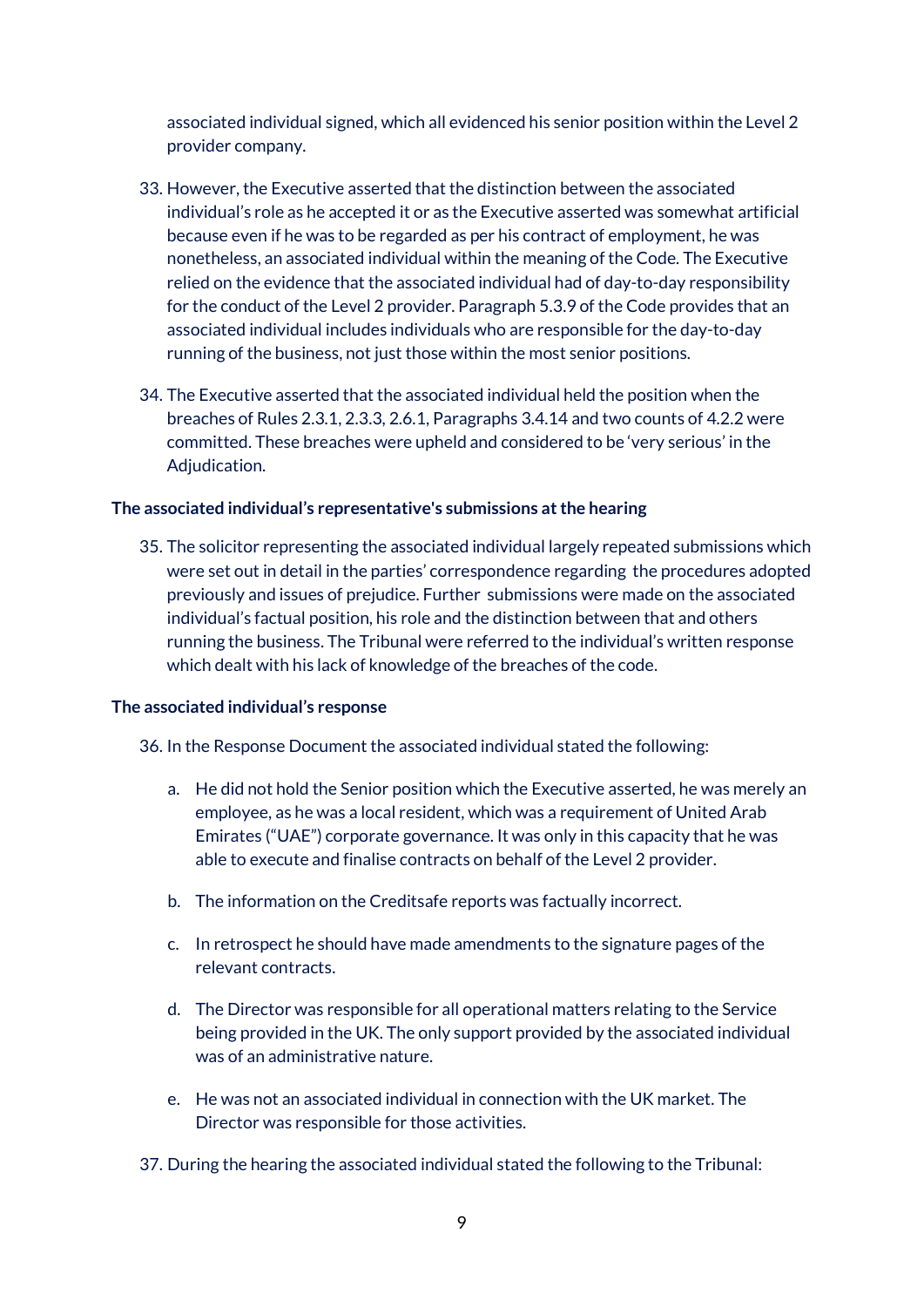- a. He was the local manager for the Level 2 provider. His role included monitoring compliance with UAE licences, executing contracts, developing the market in Asia and being the local point of contact, as he was based in the UAE.
- b. He did not hold a senior position when considering UK company law and regulation.
- c. He accepted he signed documents with a senior title, but it was just a title given to assist with the execution of the contracts in the local market. It was a title used to add weight to his position in meetings with local third parties.
- d. The Director was responsible for the Level 2 provider's activities in the UK and had other companies operating in the market.
- e. The Director provided the financing for the Level 2 provider company, in its entirety.
- f. He reiterated that he was not an associated individual, he was the on the ground representative, as required by UAE company practices, procedures and regulation.

## **Conclusions**

- 38. The Tribunal considered all the evidence before it and concluded, on the balance of probabilities, that the Executive had shown that the associated individual fell within the definition provided in Paragraph 5.3.9 of the Code.
- 39. The Tribunal considered both the oral and written representations made by the associated individual. The Tribunal found that the title he adopted led him to be an associated individual. The use of the title may have been a position that the associated individual used loosely, but within his representations he accepted that he was a senior manager within the Level 2 provider company, acting out a senior role that had regional importance. He was senior enough to sign contracts on behalf of the company. The Tribunal unanimously found that he was an associated individual.

## **Knowing involvement**

#### **The Executive's case**

- 40. The Executive submitted that the associated individual was one of the primary contacts at the time that the very serious breaches of the Code occurred. He had oversight of the company affairs and was responsible for ensuring that the company was properly managed, including complying with the Code and sanctions.
- 41. The Executive asserted that key events occurred, which would have alerted the associated individual to the potential breaches of the Code and that the Level 2 provider was operating non-compliantly.
- 42. The Executive relied on the following: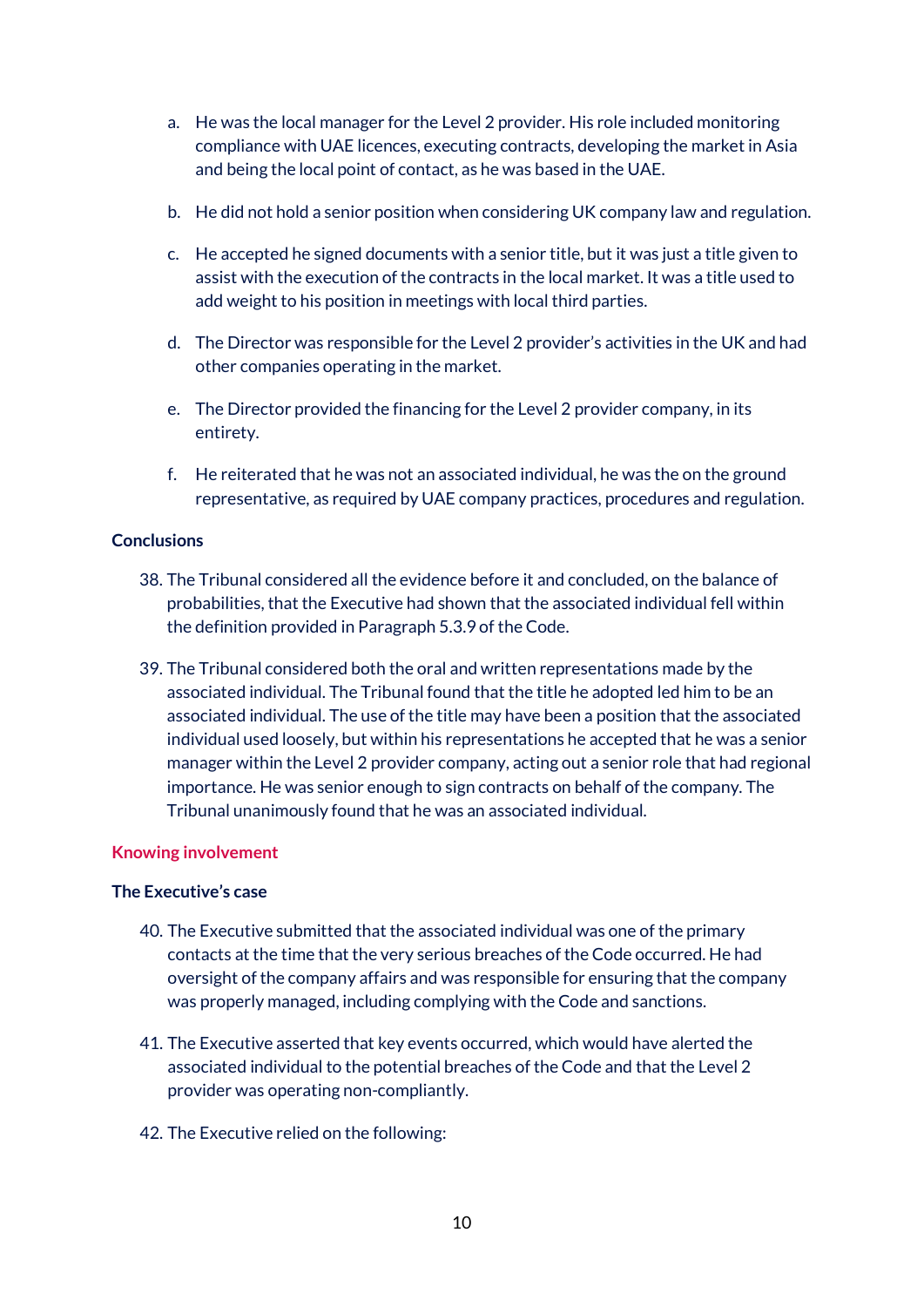- a. On 14 June 2018, the Executive sent a registration notification regarding the Service to the associated individual and shortly afterward he registered the Service.
- b. The Executive received 410 complaints regarding the Service, during the time the associated individual held a senior position within the Level 2 provider company. At the time the complaints were made, information requests were sent to the associated individual and while he did not respond directly, he did forward the request to an employee ("associated individual 2" ) and was copied into the response she sent to the Executive. This demonstrated the associated individual's awareness of the complaints made regarding the Service.
- c. On 12 March 2019, the Executive sent a monitoring notification to the associated individual and while he did not respond directly, he forwarded the request to associated individual 2 and was copied into the response she sent to the Executive.
- d. The associated individual discussed the monitoring notification via telephone with the Executive which demonstrated the associated individual's awareness of the Service acting non-compliantly.
- e. The Executive sent an informal enquiry to the associated individual on 6 July 2018 and although the director responded, the associated individual would have known about it, as his was the only email address the informal enquiry was sent to.
- f. The associated individual corresponded with the Executive regarding the operation and promotion of the Service, responding to two of the Executive's directions for information.
- g. The Executive sent and received correspondence from the associated individual's email address, the last correspondence being sent on 20 September 2019. Correspondence received and responded to the associated individual was as follows:
	- Informal Enquiry sent to the associated individual on 6 July 2018, within which the Executive outlined its initial concerns regarding the Service. These were listed as:
		- consumers have reported receiving unsolicited texts from the service 'Fitguru'
		- consumers variously alleged the service was not requested
		- consumers have also raised concerns with the services complaint handling process
		- various consumers have reported no response to their complaint about the service.
	- on 12 March 2019, the Executive sent a monitoring notification to the associated individual confirming that one of the Executives monitoring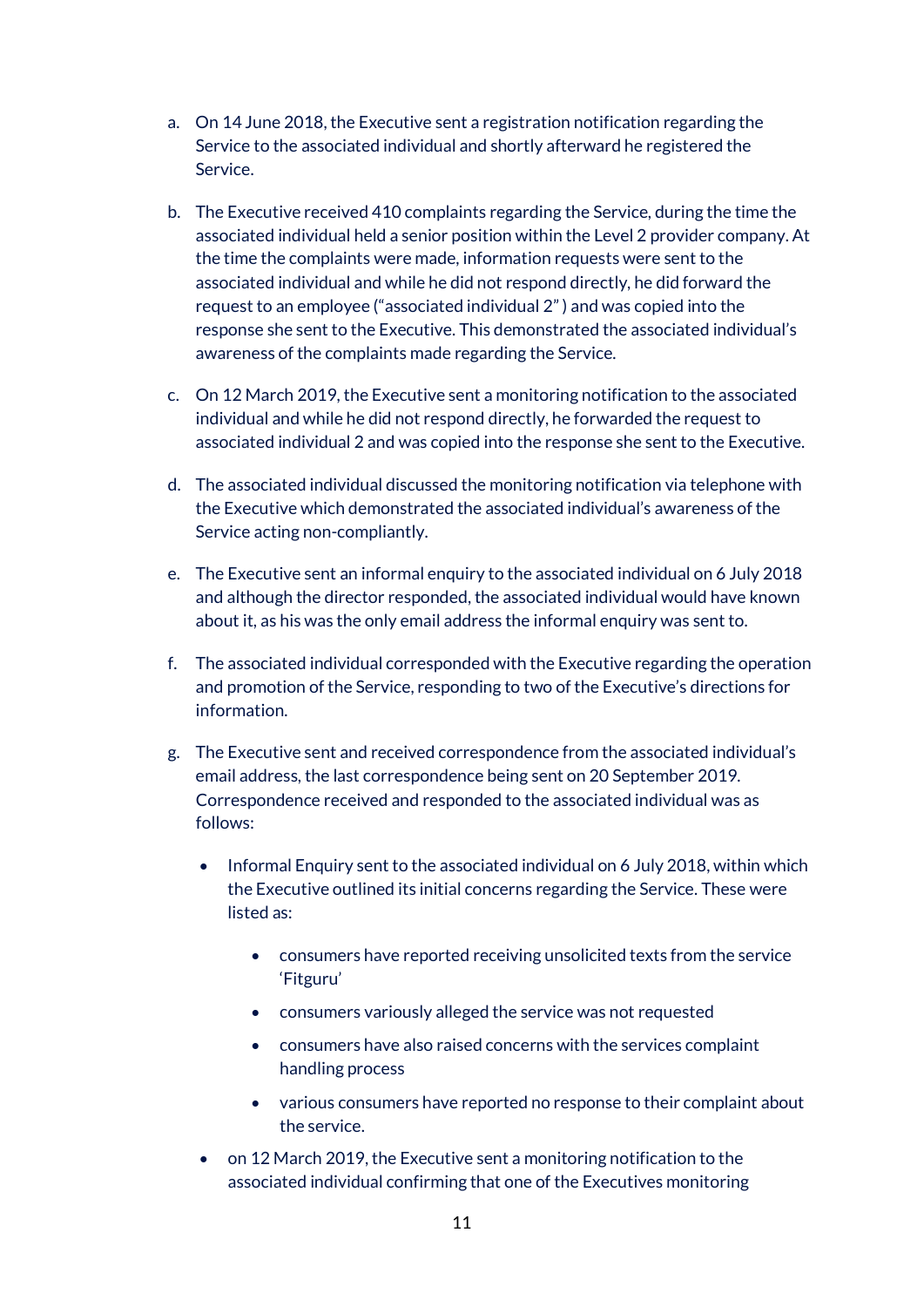MSISDNs was automatically opted into the Service without consent. The Executive also confirmed that the issue was likely to cause consumer harm.

- the Level 2 provider responded to the monitoring notification with its investigation and submitted evidence that it had refunded affected consumers, the associated individual was copied into this response
- in response to the Executive's first direction for financial information dated 27 August 2019, the associated individual called and left a message for the Executive. The Executive returned the call and the associated individual confirmed the date that audited accounts were to be available and stated he could make a special request to his accountant to bring them up-to-date early. The associated individual also confirmed that he had responded to the monitoring concerns raised and sought to address this and that they selfsuspended marketing prior to this occurring. He stated they did not work with affiliates and that even where they had taken the best precautions, which they could demonstrate, this had occurred, and he did not understand how. The associated individual agreed to provide further evidence and the Executive emphasised that he was not limited to only supplying the information requested in the direction.
- the associated individual formally responded to the Executive's first direction for information on 4 September 2019, the response included financial information, additional revenue streams and information about business in other jurisdictions. The associated individual also included further information surrounding the Level 2 provider's engagement with its compliance partners, the operation and promotion of the Service and any issues of malpractice identified and addressed since May 2018.
- the associated individual formally responded to the Executive's second direction for information on 20 September 2019, the response included detailed financial documentation
- the associated individual formally responded to the Executive's third direction for information on 30 October 2019, the response included detailed financial documentation
- the associated individual was also sent five further directions which he received and tasked associated individual 2 to responded to
- the Executive called the associated individual on 10 June 2021 and 14 June 2021. The associated individual confirmed that the business had not been operating in the UK for a long time and he was unable to give any further information on MSISDNs, as the company was in liquidation. (The Executive noted that according to a Creditsafe report on the Level 2 provider ordered on 16 September 2021, the company was active and not in liquidation). The associated individual was interested in the outcome of the investigation and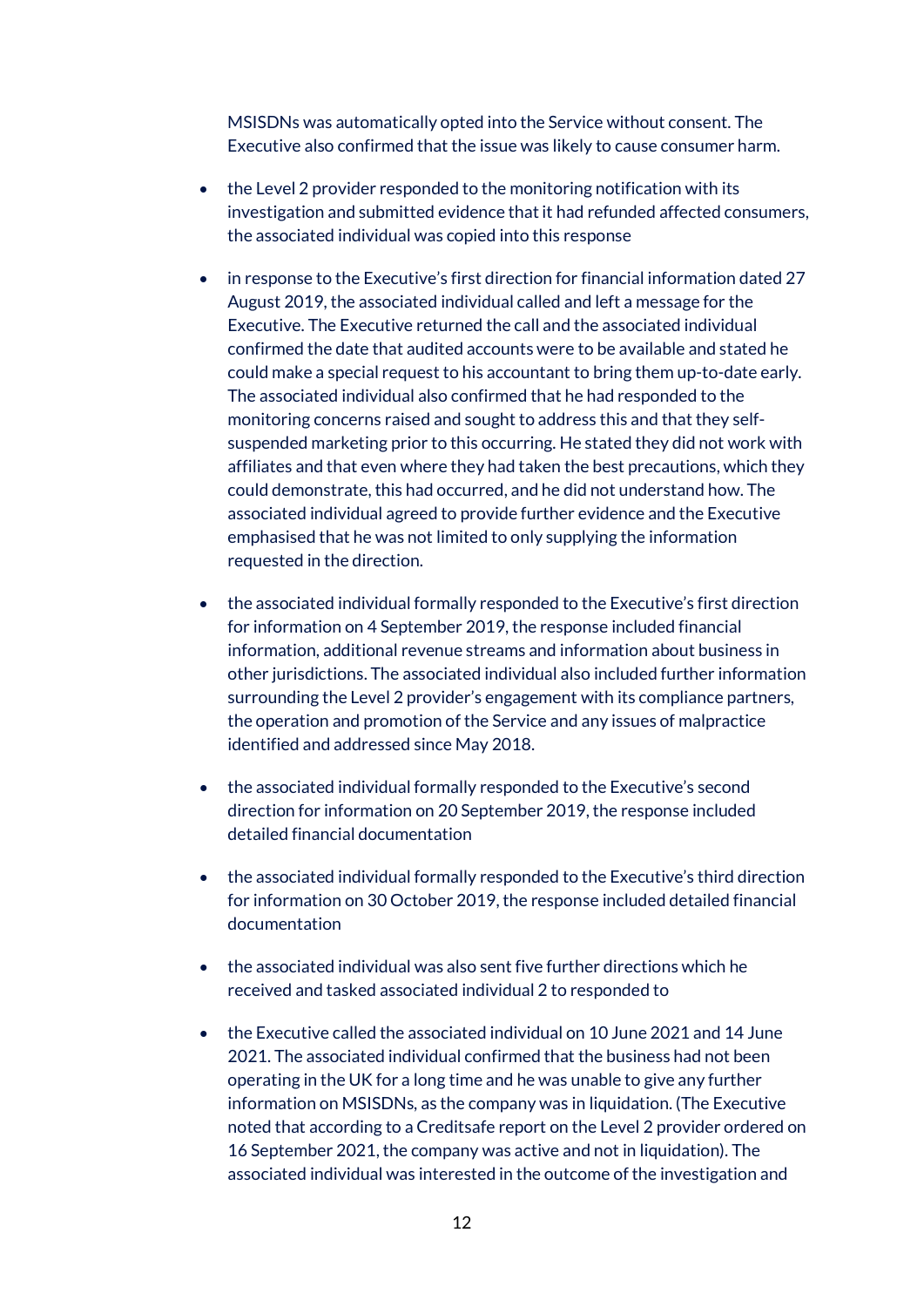the Executive explained that it believed that the service had breached the Code and that the next steps would be to bring the matter to a Tribunal. The Executive further explained that the Level 2 provider would have the opportunity to respond to the breaches or provide more evidence. The associated individual provided further contact details for the Level 2 provider. The expectation was that the Level 2 provider would properly investigate the issues.

- 43. The Executive submitted that the evidence showed that the associated individual was knowingly involved in the series of breaches or one of the serious breaches committed by the Level 2 provider.
- 44. During the Hearing the Executive stated the following:
	- The associated individual was the primary contact and demonstrated he had knowledge of the business.
	- The associated individual was responsible for compliance and had knowledge of the breaches.

# **The associated individual's Response**

45. In the Response Document, the associated individual stated the following:

- a. He responded to the correspondence that was sent to his email address and spoke to the Executive only because he was office based and able to gather the information requested, passing it on in an administrative capacity.
- b. 80% of the Level 2 provider's revenue stream came from other countries within which the company operated and that was his main focus. That side of the business attracted no regulatory or compliance issues.
- c. The Service was registered by the associated individual as he was the only officebased party. He disputed that the service should have been registered earlier.
- d. He attended the presentation with the director to assist, as the director had language difficulties.
- e. On 6 July 2018, requests were sent from the Executive to the Level 2 provider, but there was no mention of the 410 complaints, no issue was raised regarding unsolicited text message and no issue raised regarding the complaints' procedure.
- f. It was not until August 2019, in the first direction, that the Level 2 provider was informed of the 410 complaints and the associate individual immediately engaged with the Executive to explain how it had occurred.
- g. The additional requests for information were handled by associate individual 2 as he was receiving complex medical treatment.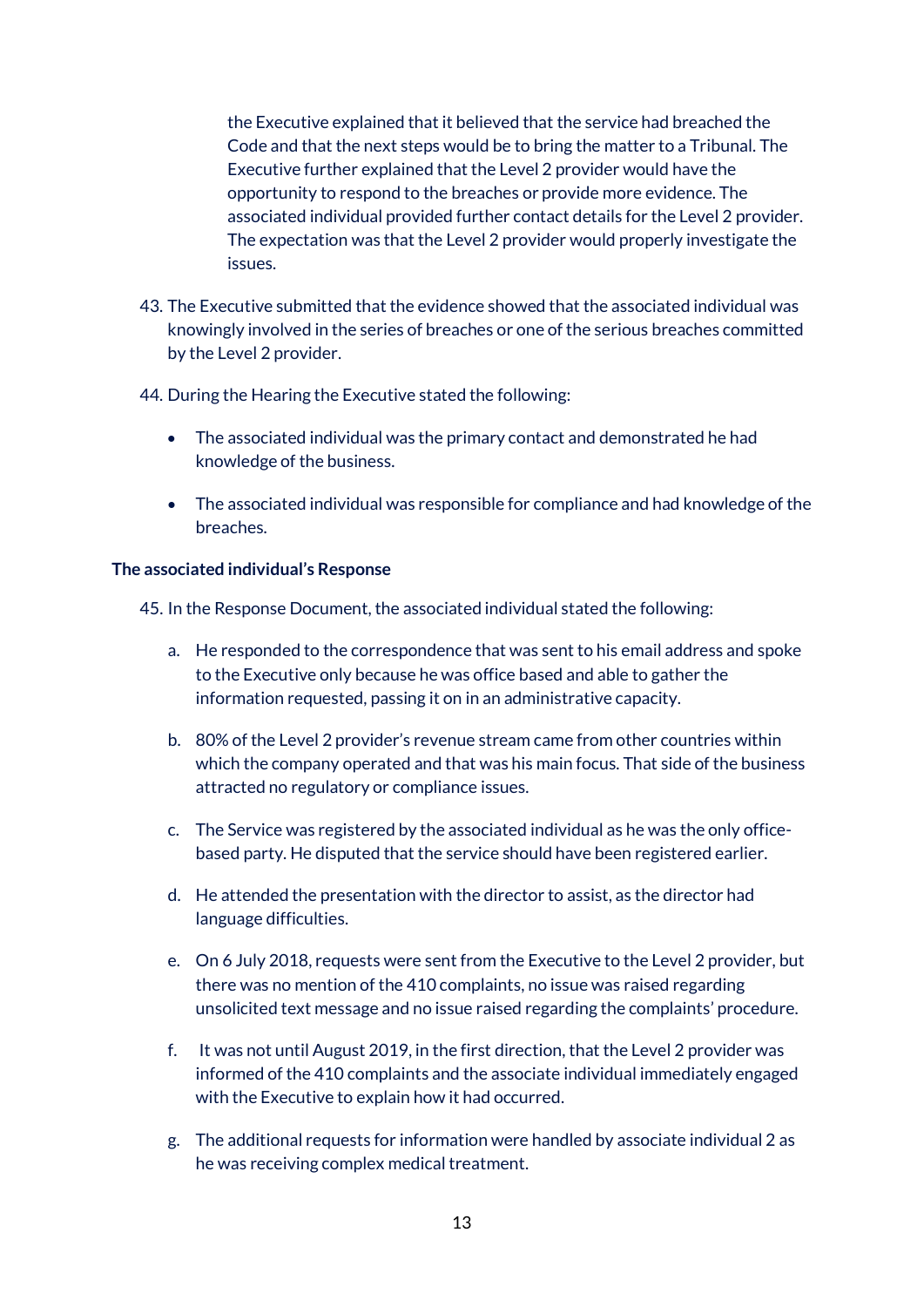- h. The evidence produced by the Executive did not show knowing involvement in the breaches. The evidence is of correspondence between the Executive and the Level 2 provider.
- i. The associated individual believed that the Service was acting compliantly and had no reason to believe that there was anything questionable taking place.
- j. He was not involved in extracting the data that was ultimately sent to the Executive. He lacked the technical ability to decipher any inaccuracies within the data provided.
- 46. During the hearing the associated individual made the following representations orally:
	- a. He was not knowingly involved in the breaches and the Executive had failed to provide any evidence to the contrary.
	- b. He was not focused on the UK market. He was primarily responsible for the day-today activities in the UAE, expanding the business into the local market.
	- c. He responded to the Executive's request for information because it was the reasonable, helpful thing to do. He was the voice of reason. He saw the complaints and gathered the information requested by the Executive.
	- d. There were three people involved in the company and compliance did fall within his remit. He set up the call centre, but the director dealt with the processes involved in the UK market.
	- e. He cooperated fully with the investigation and took steps to avoid any delay with the proceedings.
	- f. The director was the responsible for the Service and the breaches of the Code.

# **Conclusions**

- 47. The Tribunal had to decide whether it was satisfied, on the evidence before it, that the associated individual was knowingly involved in a serious breach or a series of breaches of the Code, on the balance of probabilities.
- 48. The Tribunal carefully considered the evidence provided by the Executive and found that the Executive had relied upon the nuances of the associated individual's behaviour, which suggested that he was knowingly involved in the breaches committed by the Level 2 provider.
- 49. The Tribunal noted that in signing documents, the associated individual should have recognised the consequences of said actions, in terms of demonstrating the level of involvement in the activities governed by the Code.
- 50. However, the Tribunal found the associated individual's account plausible and persuasive. The associated individual had explained, in detail, the background that led